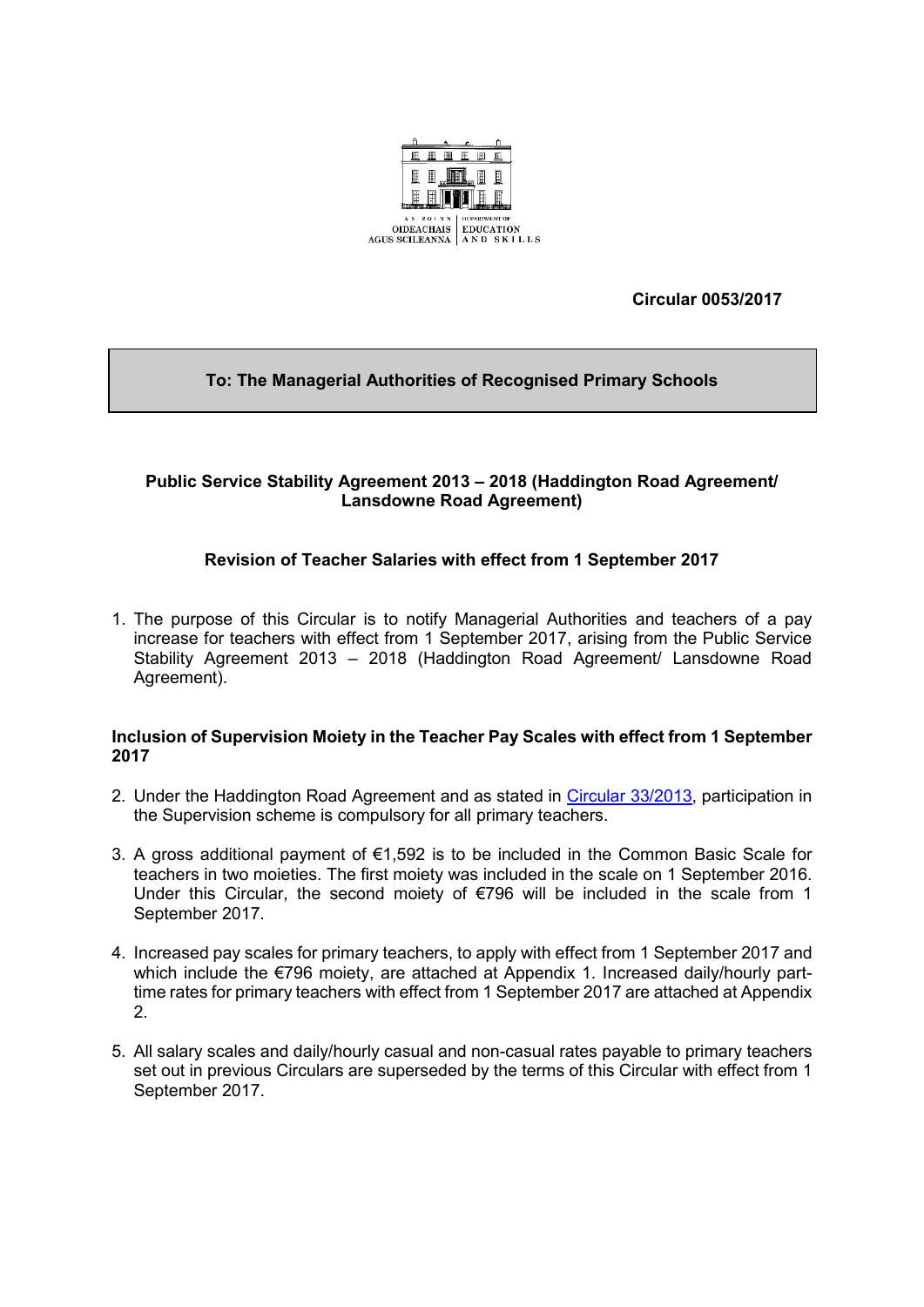## **Circulation**

- 6. Please ensure that copies of this Circular are provided to all members of the Board of Management and its contents are brought to the attention of all teachers in your employment including those on leave of absence.
- 7. This Circular can be accessed on the Department's website under [http://www.education.ie](http://www.education.ie/)
- 8. Enquiries regarding this Circular should be e-mailed to: [primtch\\_payroll@education.gov.ie](mailto:primtch_payroll@education.gov.ie)

P. Maloney Principal Officer Payroll

17 August 2017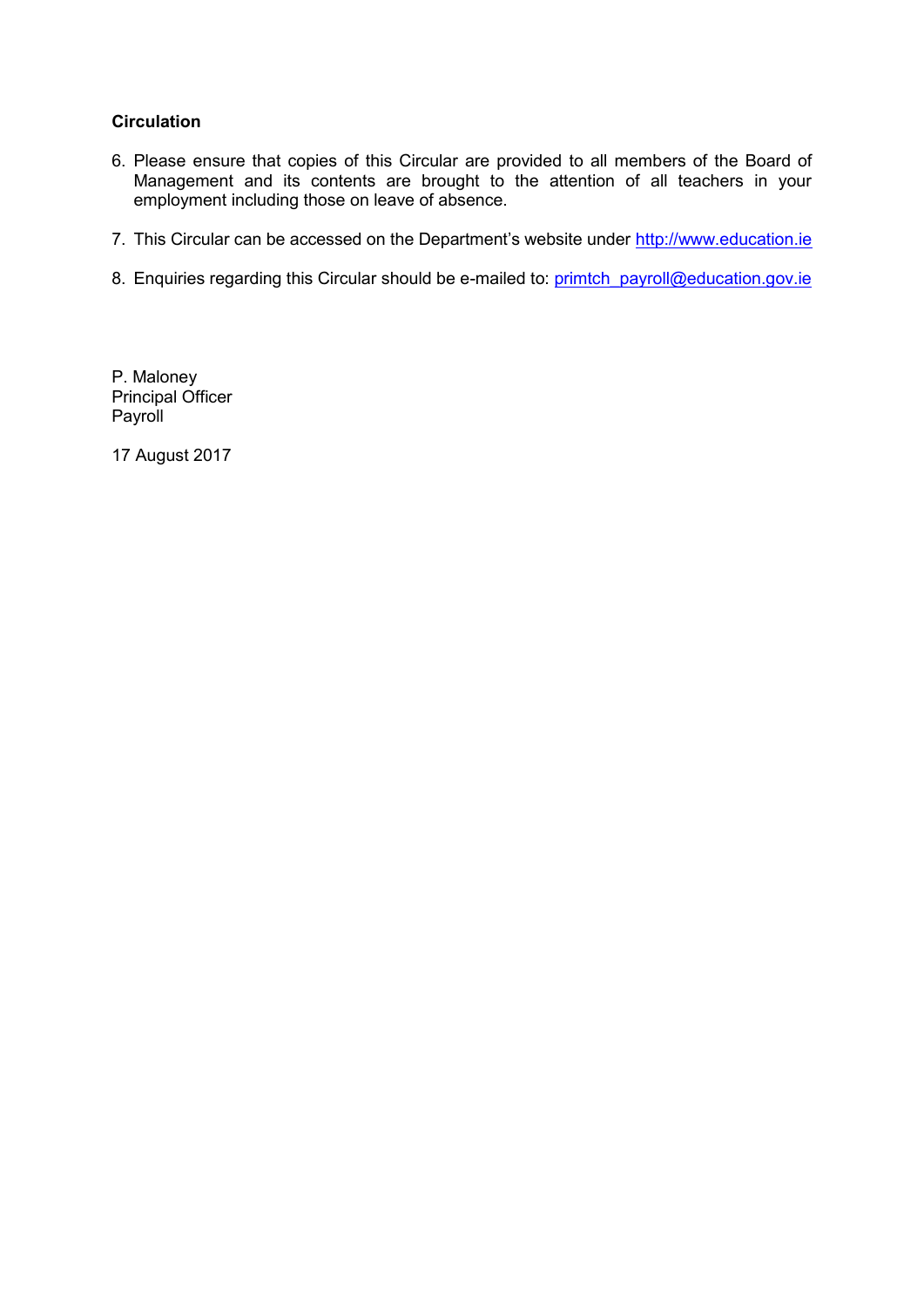## **APPENDIX 1**

(a) Revised incremental salary scale for teachers who entered teaching before 1 February 2012, to apply with effect from 1 September 2017. Qualification allowances continue to be paid to this cohort of teachers in accordance with relevant Circulars.

| Revised scale from 1 September 2017         |        |                                                                             |  |
|---------------------------------------------|--------|-----------------------------------------------------------------------------|--|
| <b>Appointed prior to</b><br>1 January 2011 |        | <b>Appointed</b><br>between 1<br>January 2011 and<br><b>31 January 2012</b> |  |
| <b>Point</b>                                | €      | <b>Point</b>                                                                |  |
|                                             | 30,684 | 1                                                                           |  |
|                                             | 32,141 | $\mathbf 2$                                                                 |  |
| 1                                           | 33,805 | 3                                                                           |  |
| $\mathbf 2$                                 | 34,564 | 4                                                                           |  |
| 3                                           | 35,633 | 5                                                                           |  |
| $\overline{\mathbf{4}}$                     | 36,705 | 6                                                                           |  |
| 5                                           | 38,367 | 7                                                                           |  |
| 6                                           | 39,445 | 8                                                                           |  |
| $\overline{\mathbf{r}}$                     | 40,521 | 9                                                                           |  |
| 8                                           | 43,232 | 10                                                                          |  |
| 9                                           | 44,586 | 11                                                                          |  |
| 10                                          | 46,204 | 12                                                                          |  |
| 11                                          | 47,814 | 13                                                                          |  |
| 12                                          | 49,436 | 14                                                                          |  |
| 13                                          | 50,792 | 15                                                                          |  |
| 14                                          | 52,588 | 16                                                                          |  |
| 15                                          | 52,588 | 17                                                                          |  |
| 16                                          | 52,588 | 18                                                                          |  |
| 17                                          | 55,064 | 19                                                                          |  |
| 18                                          | 55,064 | 20                                                                          |  |
| 19                                          | 55,064 | 21                                                                          |  |
| 20                                          | 55,064 | 22                                                                          |  |
| 21                                          | 58,336 | 23                                                                          |  |
| 22                                          | 58,336 | 24                                                                          |  |
| 23                                          | 58,336 | 25                                                                          |  |
| 24                                          | 58,336 | 26                                                                          |  |
| 25                                          | 61,951 | 27                                                                          |  |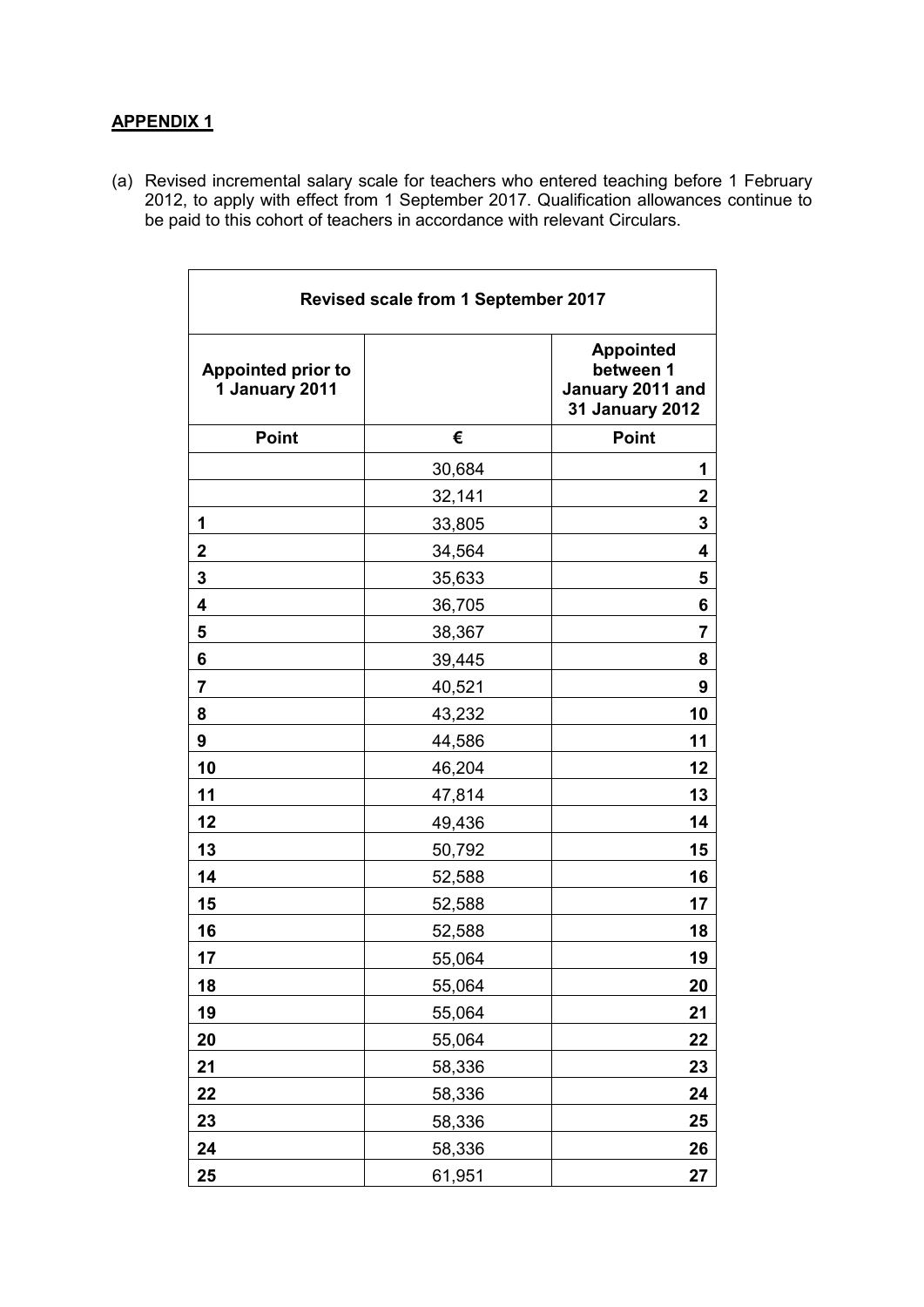(b) Revised incremental salary scale for teachers who entered teaching on or after 1 February 2012, to apply with effect from 1 September 2017. Qualification allowances are not payable to this cohort of teachers.

| <b>Revised scale from</b><br>1 September 2017 |        |  |  |
|-----------------------------------------------|--------|--|--|
| Point                                         | €      |  |  |
| 1                                             | 34,602 |  |  |
| $\overline{2}$                                | 36,410 |  |  |
| 3                                             | 37,633 |  |  |
| 4                                             | 39,325 |  |  |
| 5                                             | 40,469 |  |  |
| 6                                             | 41,843 |  |  |
| 7                                             | 43,292 |  |  |
| 8                                             | 44,752 |  |  |
| 9                                             | 45,972 |  |  |
| 10                                            | 47,869 |  |  |
| 11                                            | 48,546 |  |  |
| 12                                            | 49,355 |  |  |
| 13                                            | 51,275 |  |  |
| 14                                            | 52,086 |  |  |
| 15                                            | 52,764 |  |  |
| 16                                            | 53,662 |  |  |
| 17                                            | 55,134 |  |  |
| 18                                            | 55,134 |  |  |
| 19                                            | 56,372 |  |  |
| 20                                            | 56,372 |  |  |
| 21                                            | 57,999 |  |  |
| 22                                            | 57,999 |  |  |
| 23                                            | 59,635 |  |  |
| 24                                            | 62,306 |  |  |
| 25                                            | 62,893 |  |  |
| 26                                            | 62,893 |  |  |
| 27                                            | 64,701 |  |  |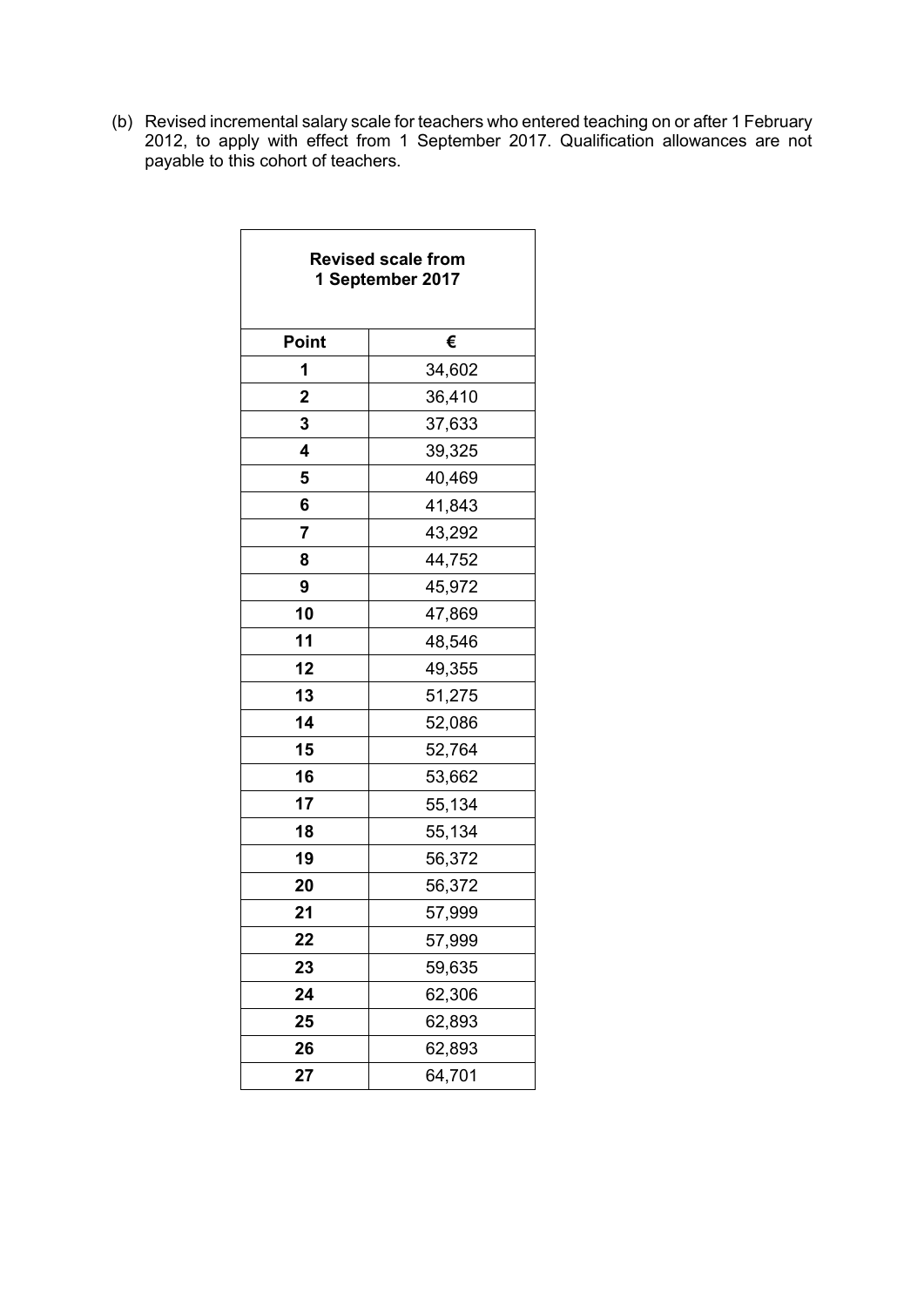### **APPENDIX 2**

### **REVISED DAILY/HOURLY CASUAL RATES TO APPLY WITH EFFECT FROM 1 SEPTEMBER 2017 FOR PRIMARY TEACHERS**

#### **(a) Revised daily/hourly rates with effect from 1 September 2017 for part-time and substitute primary teachers who entered teaching prior to 1 January 2011**

| <b>Category (Primary)</b>     | <b>Ongoing Rate</b><br>From 1/9/2017 | <b>Value of Statutory</b><br><b>Annual Leave</b><br><b>Accumulated per</b><br>Day/Hour Worked<br>from 1/9/17 |
|-------------------------------|--------------------------------------|--------------------------------------------------------------------------------------------------------------|
| Daily casual qualified        | 184.63                               | 22.82                                                                                                        |
| Daily unqualified             | 125.77                               | 15.54                                                                                                        |
| Hourly qualified              | 36.93                                | 4.56                                                                                                         |
| Hourly unqualified on Payroll | 29.40                                | 3.63                                                                                                         |
| Hourly unqualified Substitute | 25.15                                | 3.11                                                                                                         |

**(b) Revised daily/hourly rates with effect from 1 September 2017 for part-time and substitute primary teachers who entered teaching between 1 January 2011 and 31 January 2012:** 

| <b>Category (Primary)</b>     | <b>Ongoing Rate</b><br>From 1/9/2017 | <b>Value of Statutory</b><br><b>Annual Leave</b><br><b>Accumulated per</b><br><b>Day/Hour Worked</b><br>from 1/9/17 |
|-------------------------------|--------------------------------------|---------------------------------------------------------------------------------------------------------------------|
| Daily casual qualified        | 164.31                               | 20.31                                                                                                               |
| Daily unqualified             | 125.77                               | 15.54                                                                                                               |
| Hourly qualified              | 32.86                                | 4.06                                                                                                                |
| Hourly unqualified on Payroll | 29.40                                | 3.63                                                                                                                |
| Hourly unqualified Substitute | 25.15                                | 3.11                                                                                                                |